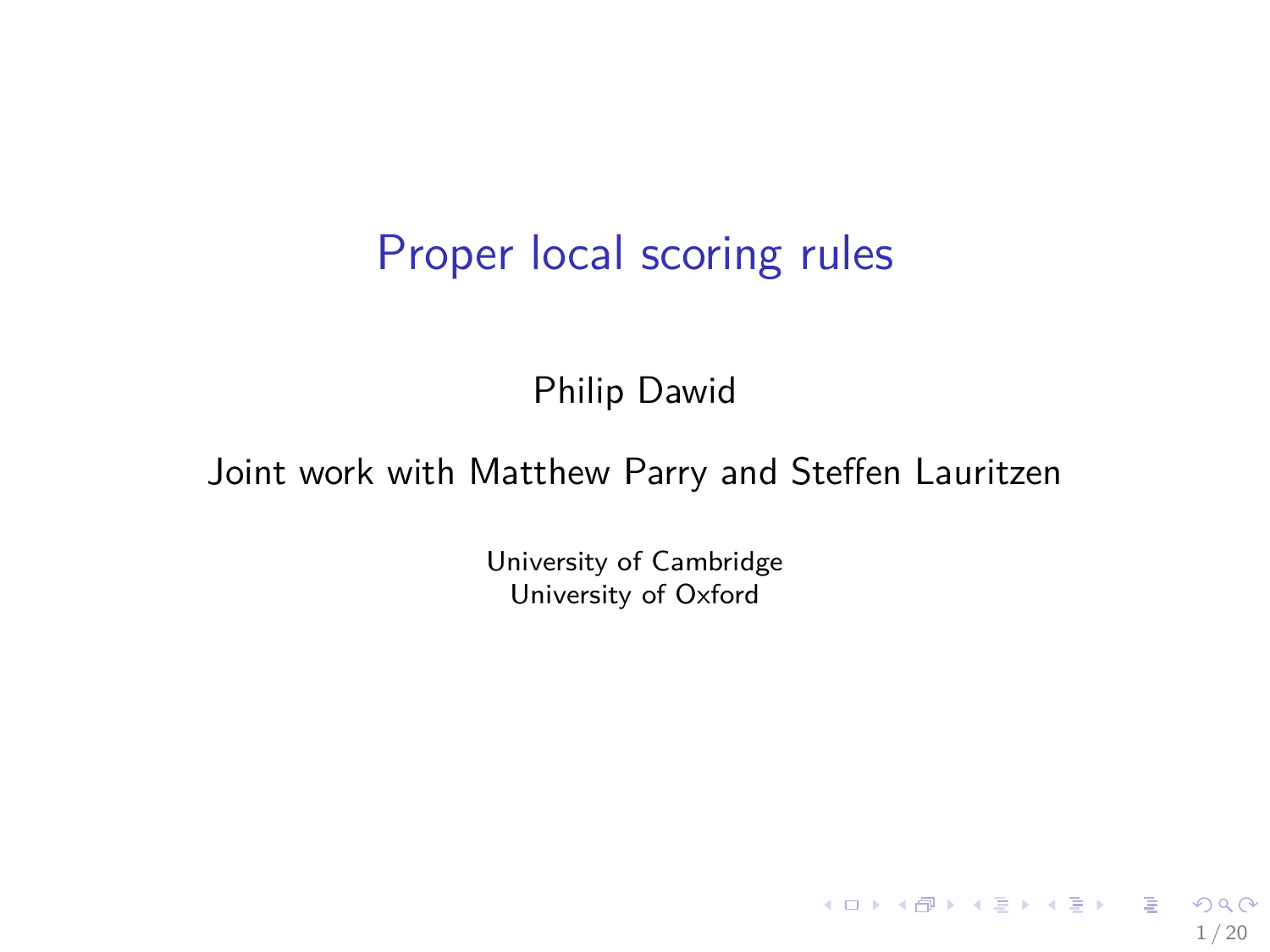# **Outline**

# [0]

### [Proper Scoring Rules](#page-2-0)

[Definition](#page-2-0) [Examples](#page-4-0) [Statistical inference](#page-5-0) [Hyvärinen scoring rule](#page-6-0)

### [Local scoring rules](#page-8-0)

[Definition](#page-8-0) [Variational analysis](#page-9-0) [Characterisation](#page-11-0) [Homogeneity](#page-13-0) [Propriety](#page-14-0) [Transformation of the data](#page-15-0)

### [Second order scoring rules](#page-16-0)

### [Discrete case](#page-17-0)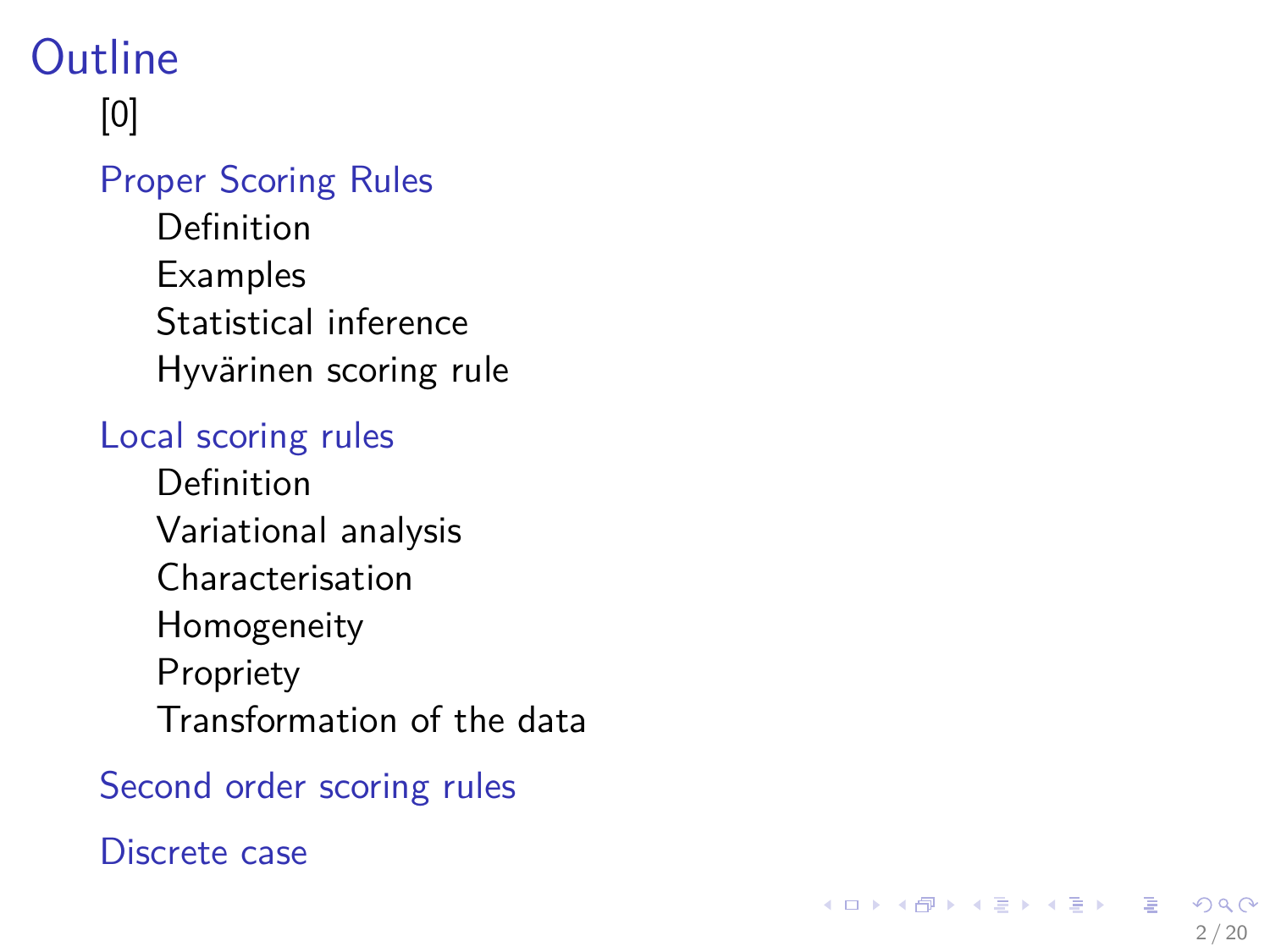## Scoring rules

X a random variable, values in  $\mathcal{X}$ .

- A scoring rule  $S = S(x, Q)$  measures the loss You suffer if You quote a distribution  $Q$  over  $X$  to represent uncertainty about X, and then observe  $X = x$ .
- **If You believe**  $X \sim P$ **, Your expected score, if you quote Q, is**

$$
S(P,Q):=E_{X\sim P}\{S(X,Q)\}.
$$

<span id="page-2-0"></span>3 / 20

イロメイ団 メイモメイモメー 毛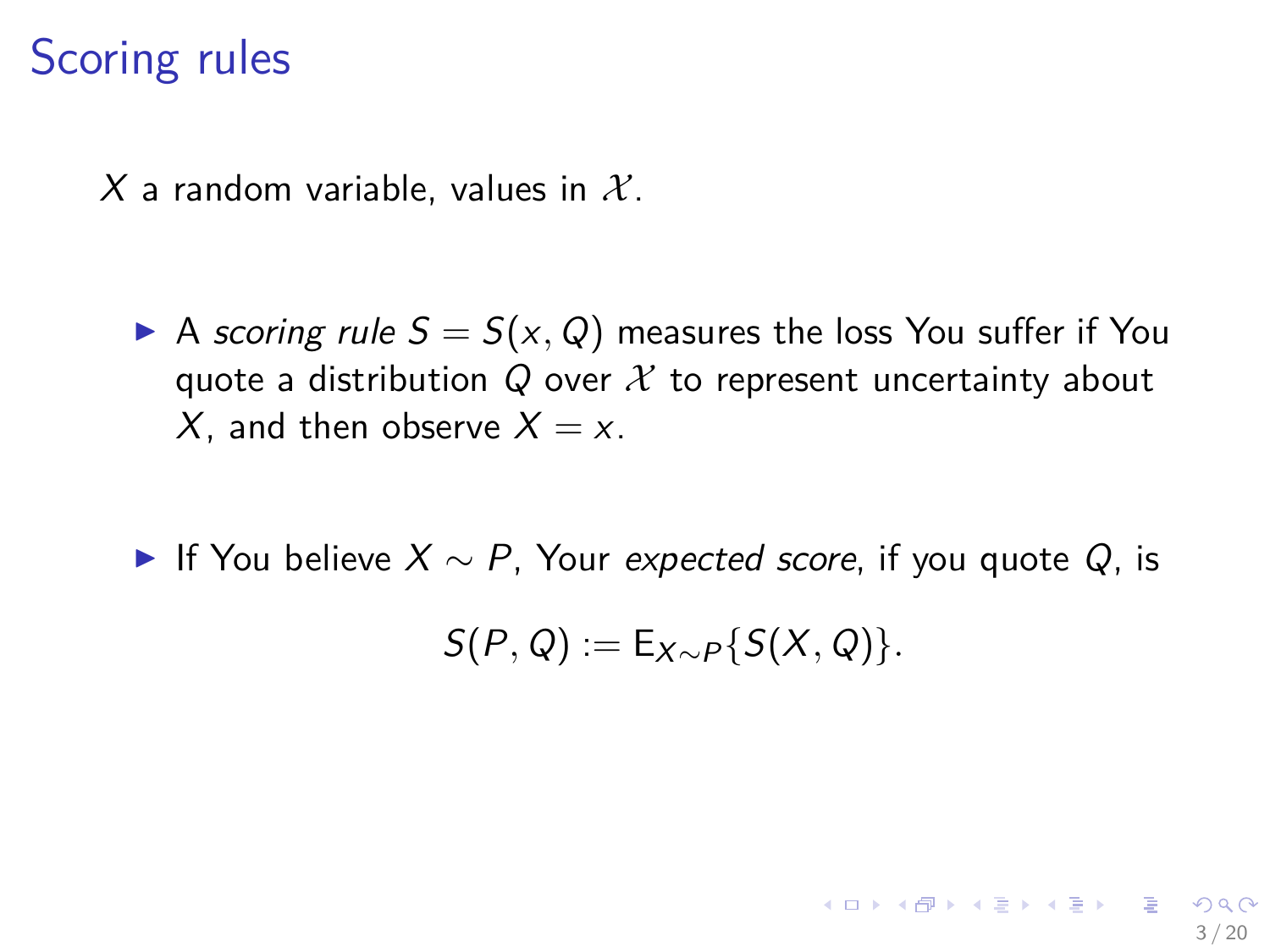S is proper (w.r.t. suitable class P of distributions over  $\mathcal{X}$ ) if, for  $P, Q \in \mathcal{P}$ , the expected score  $S(P, Q)$  is minimised in  $Q$  at  $Q = P$ , and strictly proper if  $S(P, Q) > S(P, P)$  for  $Q \neq P$ .

When S is proper, honesty is the best policy: If You believe  $X \sim P$ , You minimise Your expected score by quoting  $Q = P$ .

- $H(P) := S(P, P)$  is the (generalised) entropy of P
- $I \triangleright d(P,Q) := S(P,Q) H(P)$  is the discrepancy/divergence between P and Q

S is proper iff  $d(P, Q) > 0$ .

Locally,  $d(P, P + dP)$  defines a Riemannian metric on the set P of distributions over  $\mathcal{X}$ —decision geometry.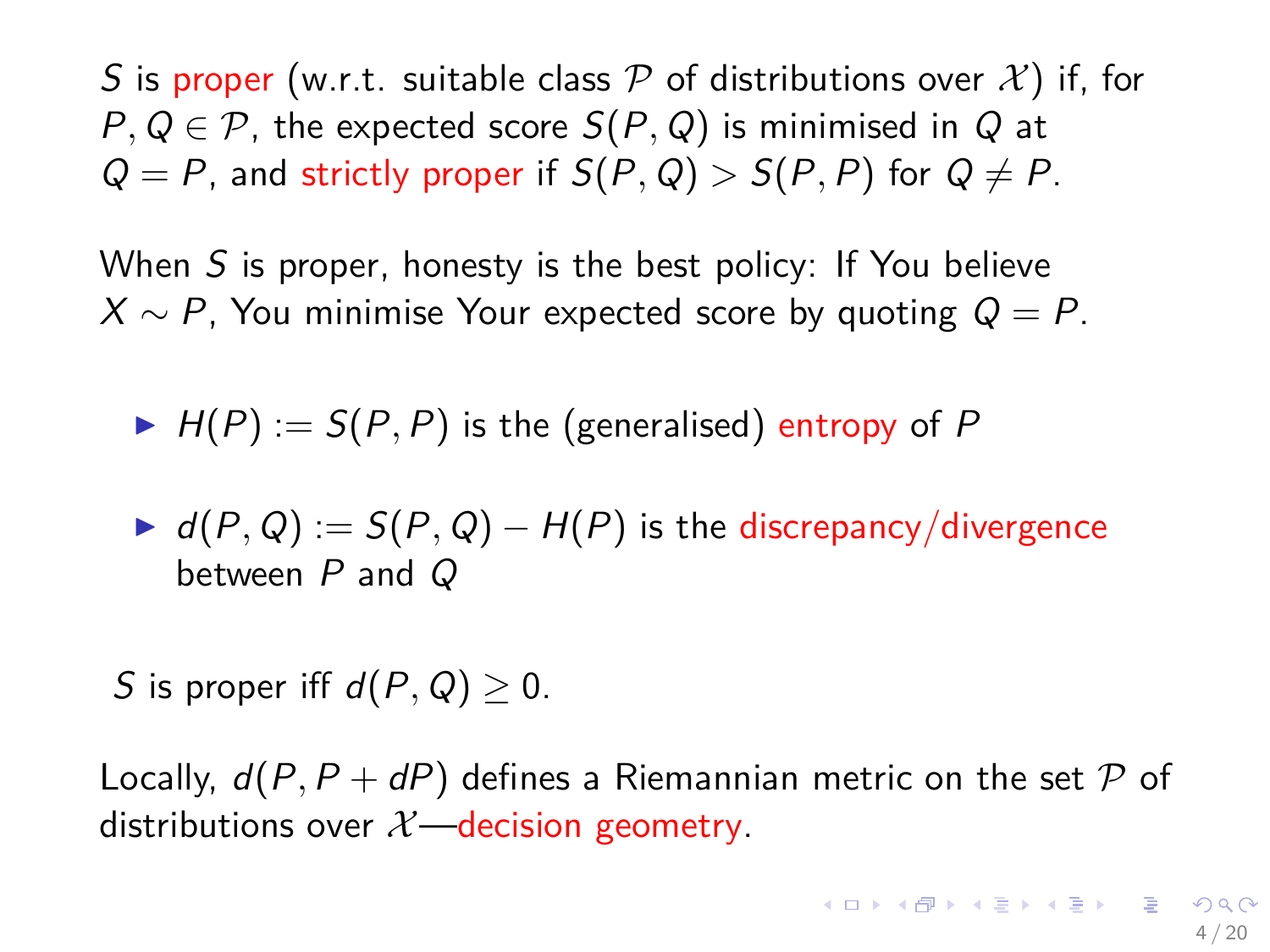### Log score

 $\blacktriangleright$  q( $\cdot$ ) the density of Q w.r.t. underlying measure  $\mu$ 

$$
\blacktriangleright S(x,Q) = -\ln q(x)
$$

- $H(P) = -\int d\mu(y)p(y)$  In  $p(y)$  is the *Shannon entropy* of P
- $\blacktriangleright$   $d(P,Q) = \int d\mu(y)p(y)\ln\{p(y)/q(y)\}$  is the Kullback-Leibler discrepancy K(P*,* Q).

So S is strictly proper.

Decision metric  $=$  Fisher information metric.

<span id="page-4-0"></span>NOTE: The log score has form  $S(x, Q) = \xi\{x, q(x)\}.$ When  $\#(\mathcal{X}) > 2$  it is essentially the only such "strictly local" proper scoring rule.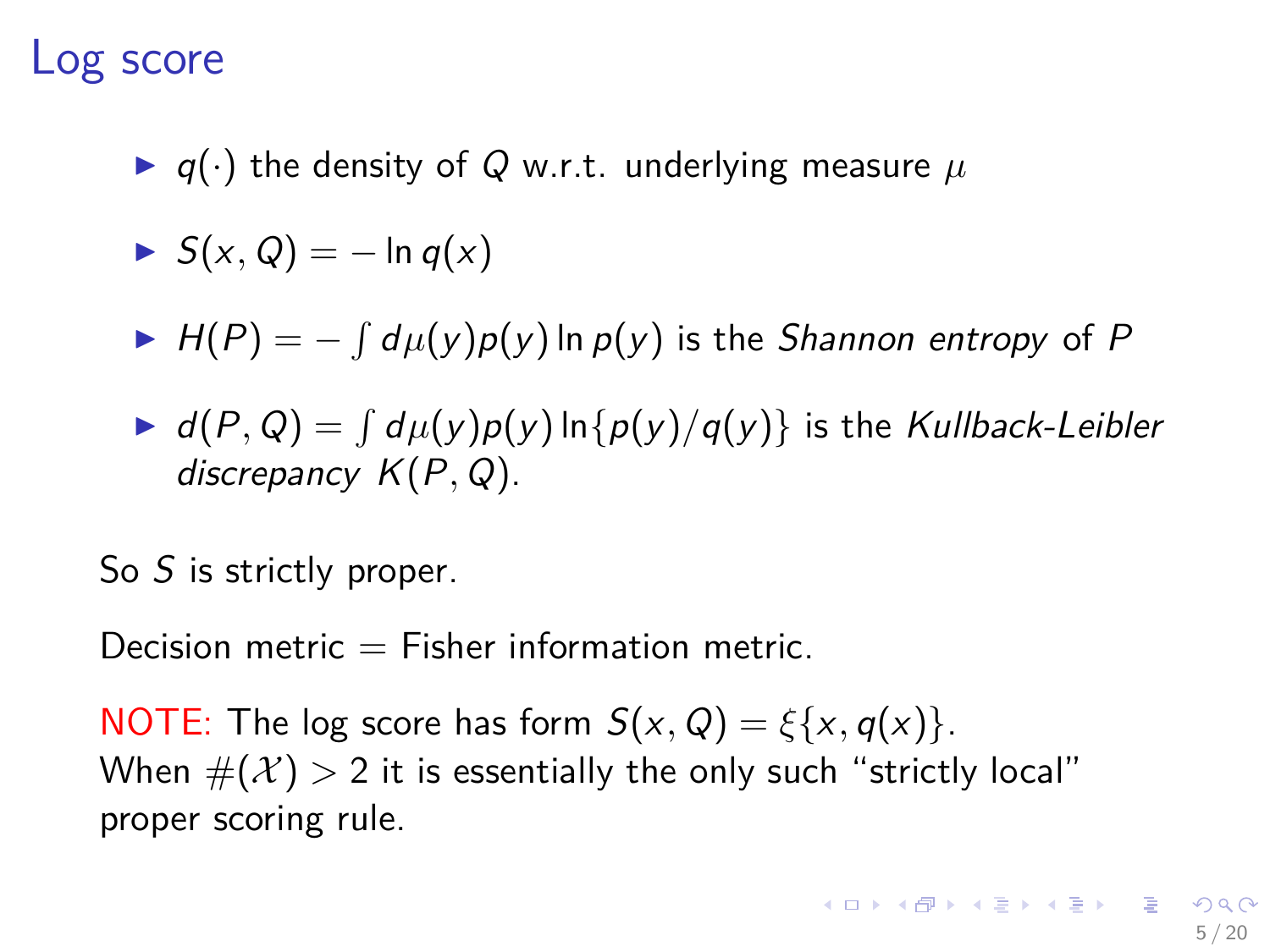# Statistical inference

- IID observations  $(x_1, \ldots, x_N)$  from  $Q_\theta$ : empirical distribution  $P_N$ .
- **I** The minimum discrepancy estimate minimises  $d(P_N, Q_\theta)$ .
- $\triangleright$  Since  $d(P_N, Q_\theta) = S(P_N, Q_\theta) H(P_N)$ , we can instead minimise the total empirical score

$$
N S(P_N,Q_\theta) = \sum_{t=1}^N S(x_t,Q_\theta).
$$

 $\blacktriangleright$  This yields the unbiased estimating equation

$$
\sum_{t=1}^N s(x_t, \theta) = 0
$$

 $(\text{where } s(x, \theta) := \partial S(x, Q_{\theta}) / \partial \theta).$ 

- $\triangleright$  Often we only know  $q_{\theta}(\cdot)$  up to a multiplier  $Z(\theta)$  that is hard to compute.
- **In Computation of**  $s(x, \theta)$  $s(x, \theta)$  $s(x, \theta)$  $s(x, \theta)$  **typically requires**  $Z(\theta)$ **[.](#page-5-0)**

<span id="page-5-0"></span>6 / 20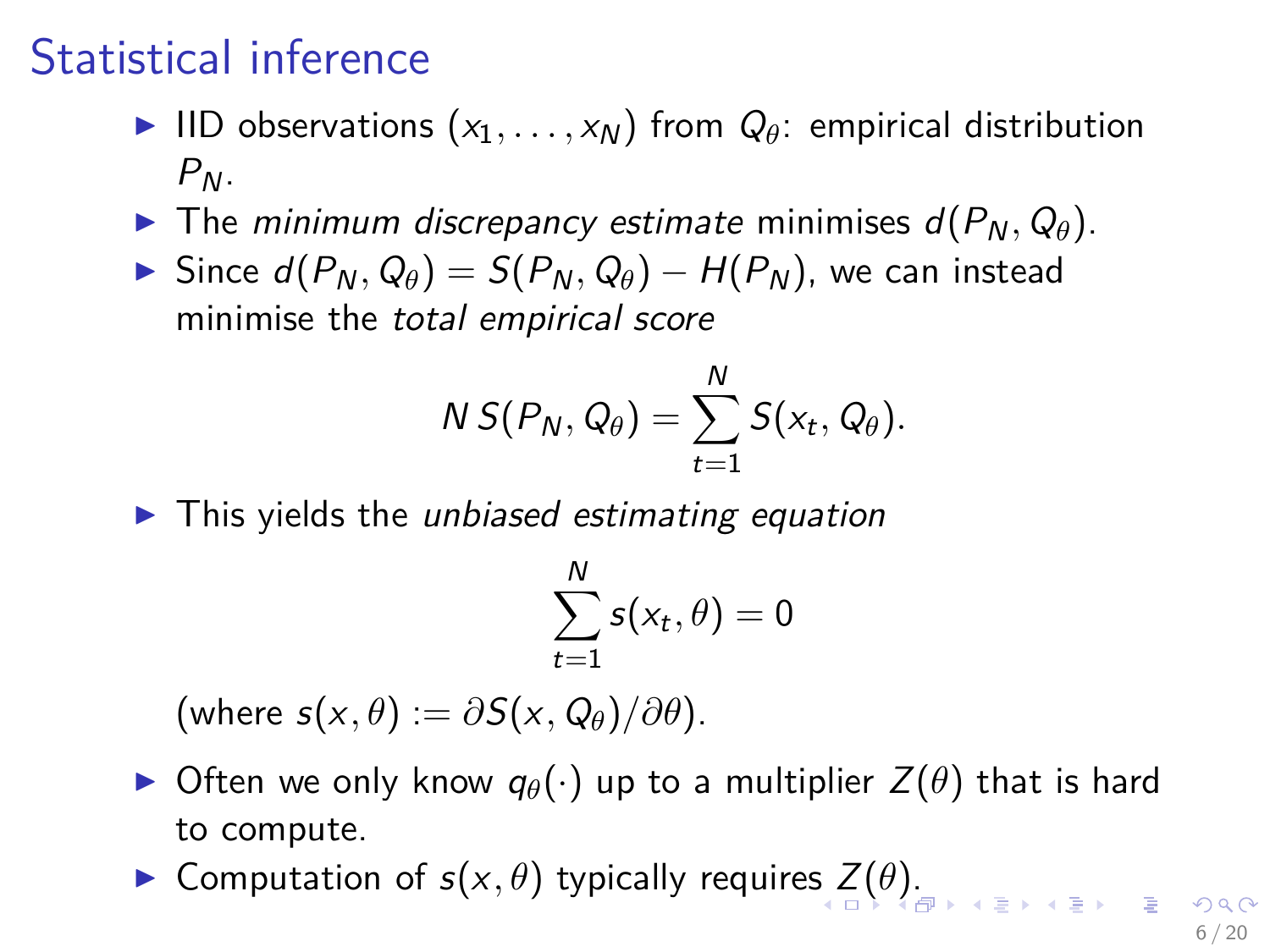Hyvärinen scoring rule

$$
\mathcal{X} = \mathbb{R}^k, \ \nabla := (\partial/\partial x^j), \ \Delta = \sum_{j=1}^k \partial^2/(\partial x^j)^2
$$

$$
S(x, Q) = \Delta \ln q(x) + \frac{1}{2} |\nabla \ln q(x)|^2 = \frac{\Delta \sqrt{q(x)}}{\sqrt{q(x)}}
$$

On integrating by parts, and requiring boundary terms to vanish,

$$
S(P,Q)=\frac{1}{2}\int d\mu(x)\langle \nabla \ln q(x)-2\nabla \ln p(x), \nabla \ln q(x)\rangle.
$$

So

$$
H(P) = -\frac{1}{2} \int d\mu(x) |\nabla \ln p(x)|^2
$$
  

$$
d(P,Q) = \frac{1}{2} \int d\mu(x) |\nabla \ln p(x) - \nabla \ln q(x)|^2 \ge 0
$$

- $\triangleright$  Local:  $S(x, Q)$  depends only on behaviour of  $q(\cdot)$  in neighborhood of realised point  $x$
- <span id="page-6-0"></span>In Homogeneous: Only need  $q(\cdot)$  $q(\cdot)$  $q(\cdot)$  up to sc[ale](#page-5-0)-[fa](#page-7-0)c[tor](#page-6-0)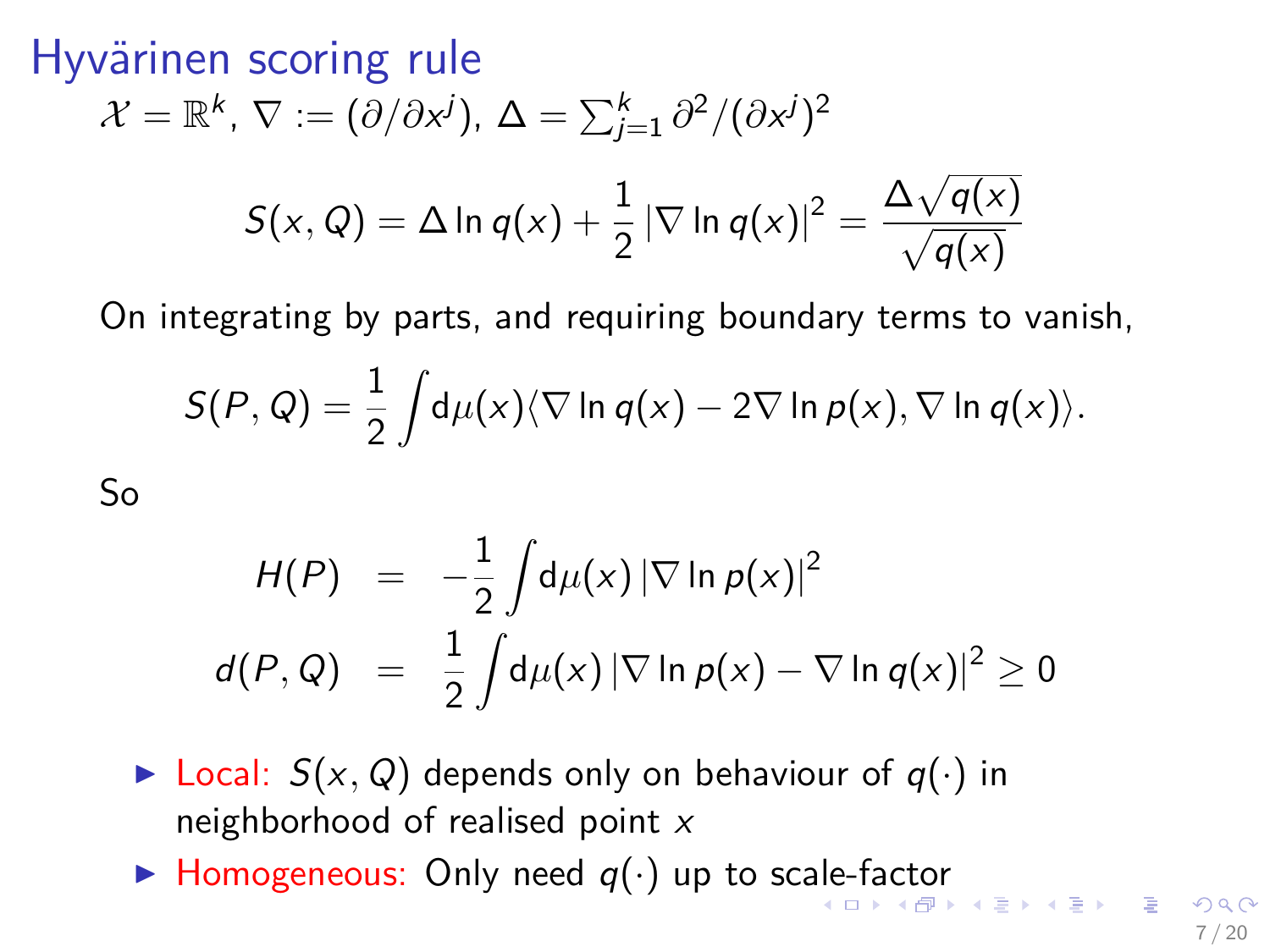# Generalization

Carries over to a general Riemannian manifold  $\mathcal{X}$ :

- $\triangleright$  p,  $q \mapsto$  densities with respect to natural volume measure
- $\blacktriangleright \nabla \mapsto$  natural gradient
- $\triangleright$   $\Delta \mapsto$  Laplace-Beltrami operator
- $\blacktriangleright \langle \cdot , \cdot \rangle$ ,  $| \cdot |^2 \mapsto$  metric inner product
- integration by parts  $\mapsto$  Stokes's theorem

When  $X$  is itself the parameter-space of a statistical model endowed with the Fisher information metric, the associated decision metric over the space of prior distributions is that arising as a limiting form of Kullback-Leibler predictive loss (Komaki, Sweeting).

<span id="page-7-0"></span>Works even for improper priors!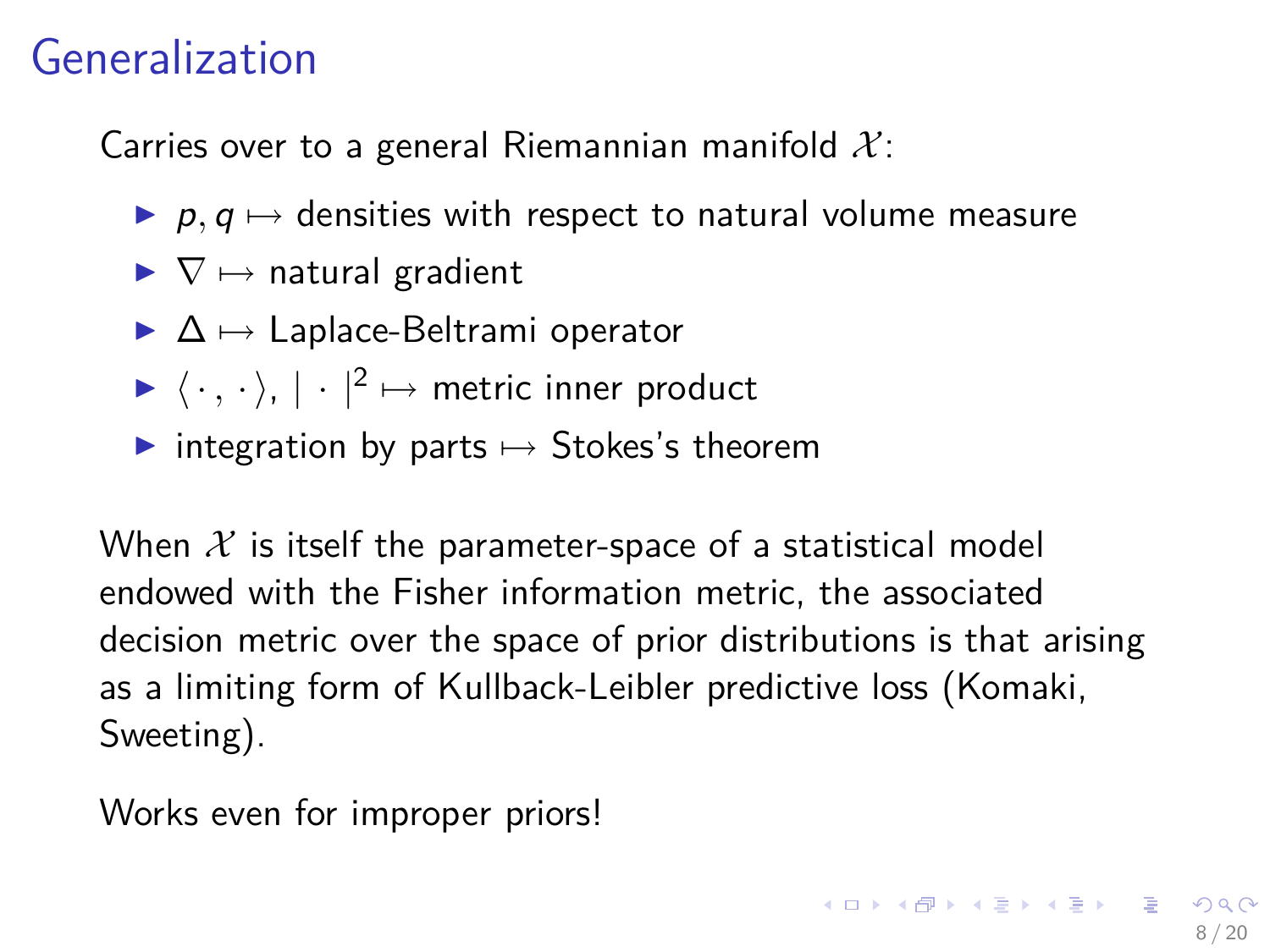### Local scoring rules

What other proper scoring rules are local and/or homogeneous?

A scoring rule  $S(x, Q)$  is local of order m if depends on the density  $q(\cdot)$  of Q only through its its value and those of its first m derivatives at the realized value  $x$  of  $X$ :

<span id="page-8-0"></span>
$$
S(x, Q) = s\left(x, q(x), q'(x), \ldots, q^{(m)}(x)\right).
$$

The log score is local of order 0. It is not homogeneous

The Hyvärinen scoring rule is local of order 2. It is homogeneous.

In sequel,  $\mathcal{X} = \mathbb{R}$ , s is a function of  $(x, q_0, q_1, \ldots, q_m)$ ,  $\mathsf{s}_k := \partial \mathsf{s}/\partial q_k, \ \mathsf{S}_k(\mathsf{x}, Q) := \mathsf{s}_k\left(\mathsf{x}, q(\mathsf{x}), q'(\mathsf{x}), \ldots, q^{(m)}(\mathsf{x})\right).$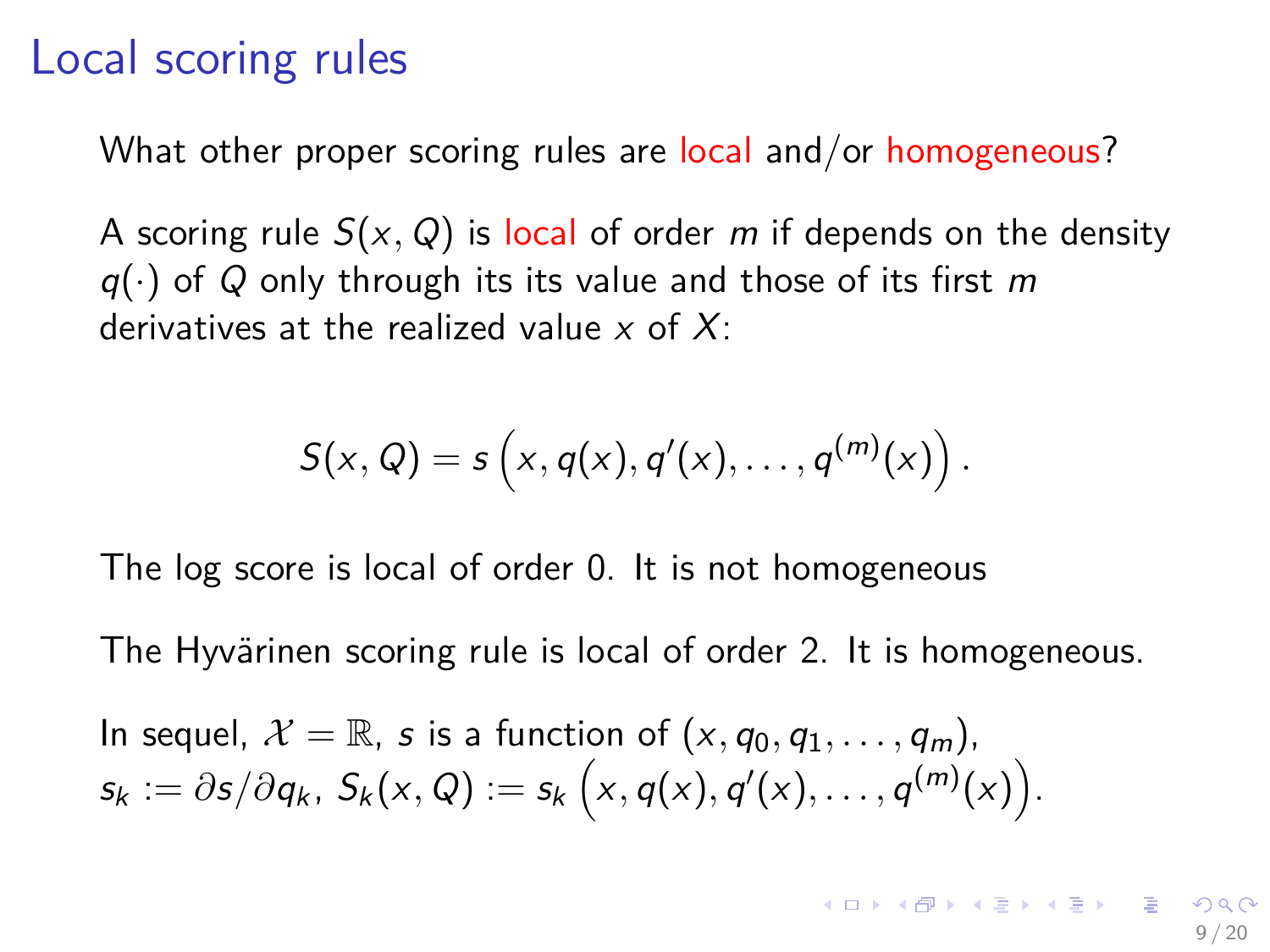## Variational analysis

We develop conditions on s under which, at  $Q = P$ ,  $S(P, Q)$  is stationary under arbitrary infinitesimal variations  $\delta q(\cdot)$  of  $q(\cdot)$  weak propriety. This yields:

$$
0 \equiv \int dx \left\{ \sum_{k=0}^{m} p(x) s_k \{x, p(x), p'(x), \ldots, p^{(m)}(x)\} \delta q^{(k)}(x) + \lambda_P \delta q(x) \right\}
$$

 $(\lambda_P =$  Lagrange multiplier for normalisation constraint). Integrate  $k$ 'th term by parts  $k$  times, assume boundary terms vanish:

$$
0 \equiv \int dx \, \delta q(x) \, \left[ \sum_{k=0}^m (-1)^k \frac{d^k}{dx^k} \left\{ q(x) S_k(x, Q) \right\} + \lambda_Q \right].
$$

So we want

$$
\sum_{k=0}^m (-1)^{k+1} \frac{d^k}{dx^k} \{q(x)S_k(x,Q)\} \equiv \lambda_Q.
$$

<span id="page-9-0"></span>10 / 20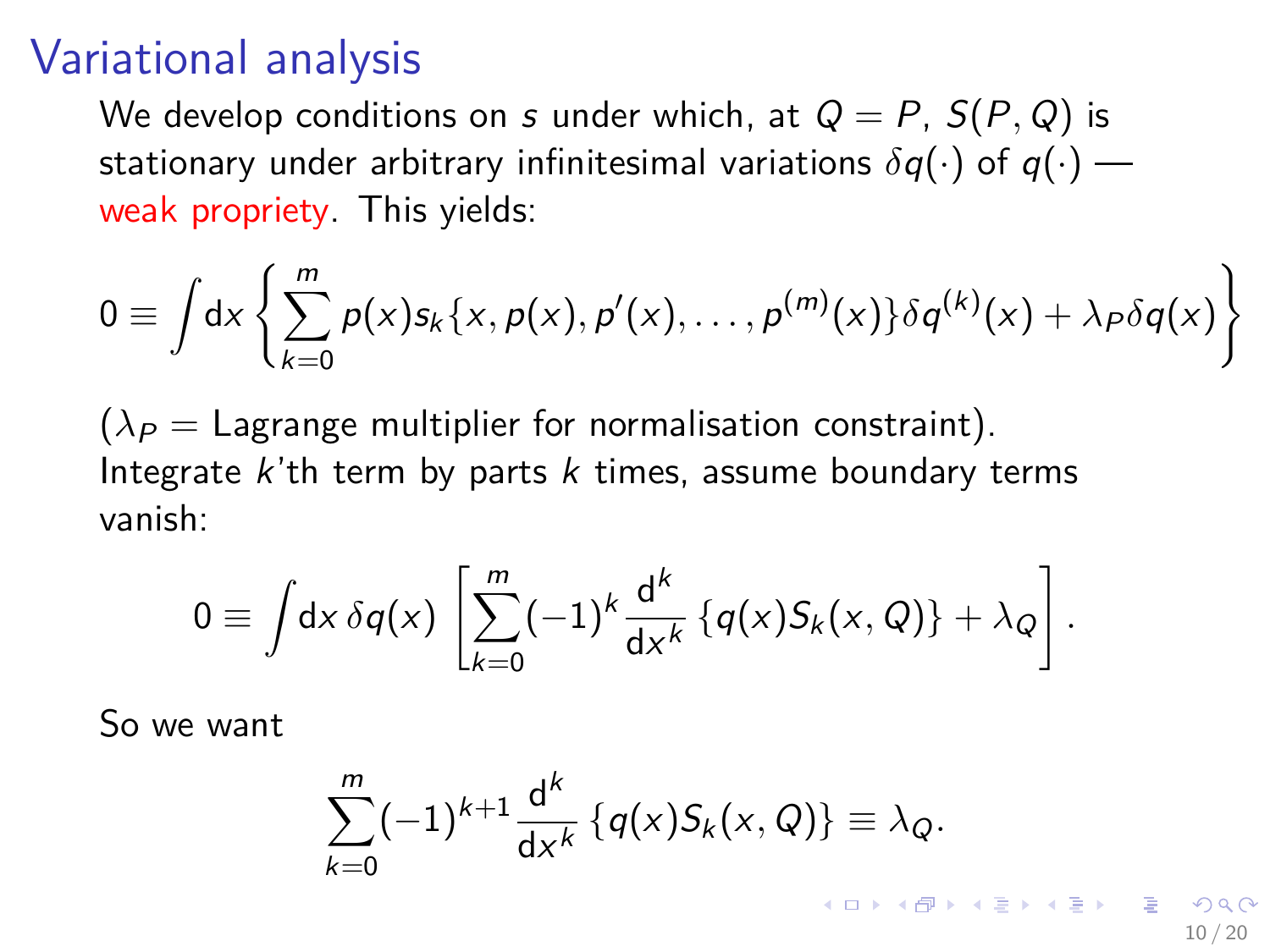## Operator algebra

Introduce linear differential operators

$$
D:=\frac{\partial}{\partial x}+\sum_{j\geq 0}q_{j+1}\frac{\partial}{\partial q_j}
$$

(corresponds to total derivative d*/*dx); and

$$
L:=\sum_{k\geq 0}(-1)^{k+1}D^k\,q_0\,\partial/\partial q_k
$$

If f is of order m then Df is of order  $m + 1$  and Lf is (potentially) of order 2m.

Sufficient condition for weak propriety is

 $\lambda = \lambda$ 

11 / 20

イロト イ団 トメ 差 トメ 差 トー 差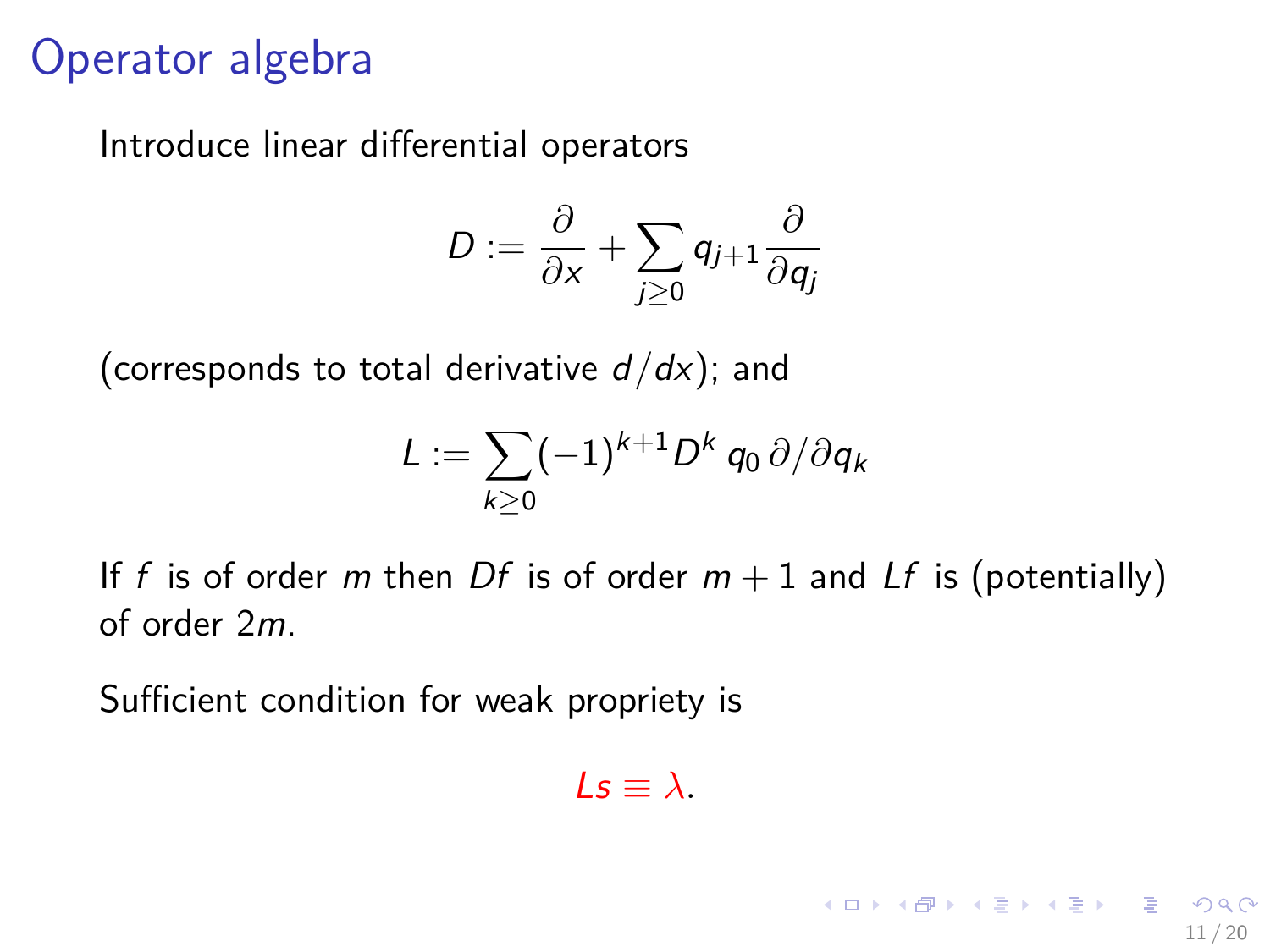## Characterisation

Re-express s as a function of  $(x, \ell_0, \ell_1, \ldots, \ell_m)$  where generating functions  $Q(z):=\sum_{k=0}^\infty q_k\,z^k/k!$ ,  $L(z):=\sum_{k=0}^\infty \ell_k\,z^k/k!$  satisfy  $L(z) = \ln Q(z)$ .

Then  $S(x, Q) = s\{x, \ell(x), \ell'(x), \ldots, \ell^m(x)\}$ , with  $\ell(x) := \log q(x)$ . Note: S is homogeneous iff  $\partial$ s/ $\partial \ell_0 = 0$ .

In terms of the  $(\ell_k)$ ,

<span id="page-11-0"></span>
$$
D = \frac{\partial}{\partial x} + \sum_{\rho \ge 0} \ell_{\rho+1} \frac{\partial}{\partial \ell_{\rho}}
$$
  

$$
L = \sum_{k \ge 0} (-1)^{k+1} e^{-\ell_0} D^k e^{\ell_0} \frac{\partial}{\partial \ell_k}.
$$

We want to solve  $Is \equiv \lambda$ .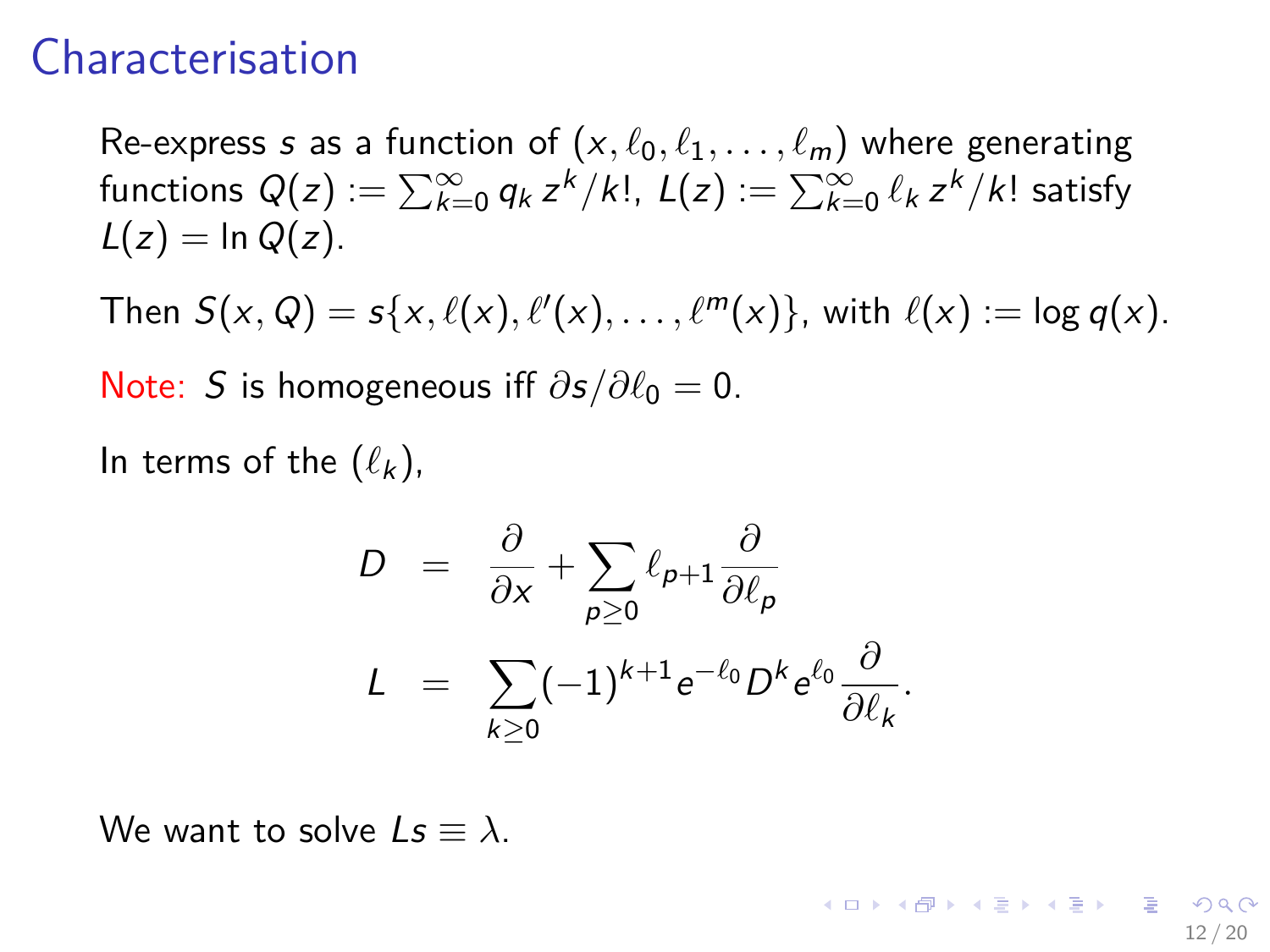# Key Theorem

Theorem  
\n
$$
\left(L+\frac{\partial}{\partial \ell_0}\right)(1-L)=0.
$$

**Corollary** If  $Ls \equiv \lambda$ , then s is of the form

$$
s(x, \ell_0, \ldots, \ell_m) = -\lambda \ell_0 + h(x, \ell_1, \ldots, \ell_m)
$$

13 / 20

K ロ > K @ > K 경 > K 경 > 시 경

where  $Lh = 0$ .

#### Proof.

In this case  $0 = \left(L + \frac{\partial}{\partial \ell}\right)$ *∂`*<sup>0</sup>  $\int (s - \lambda) = \left( L + \frac{\partial}{\partial \ell} \right)$ *∂`*<sup>0</sup>  $\int$ *s* =  $\lambda + \partial$ *s* $/\partial \ell_0$ .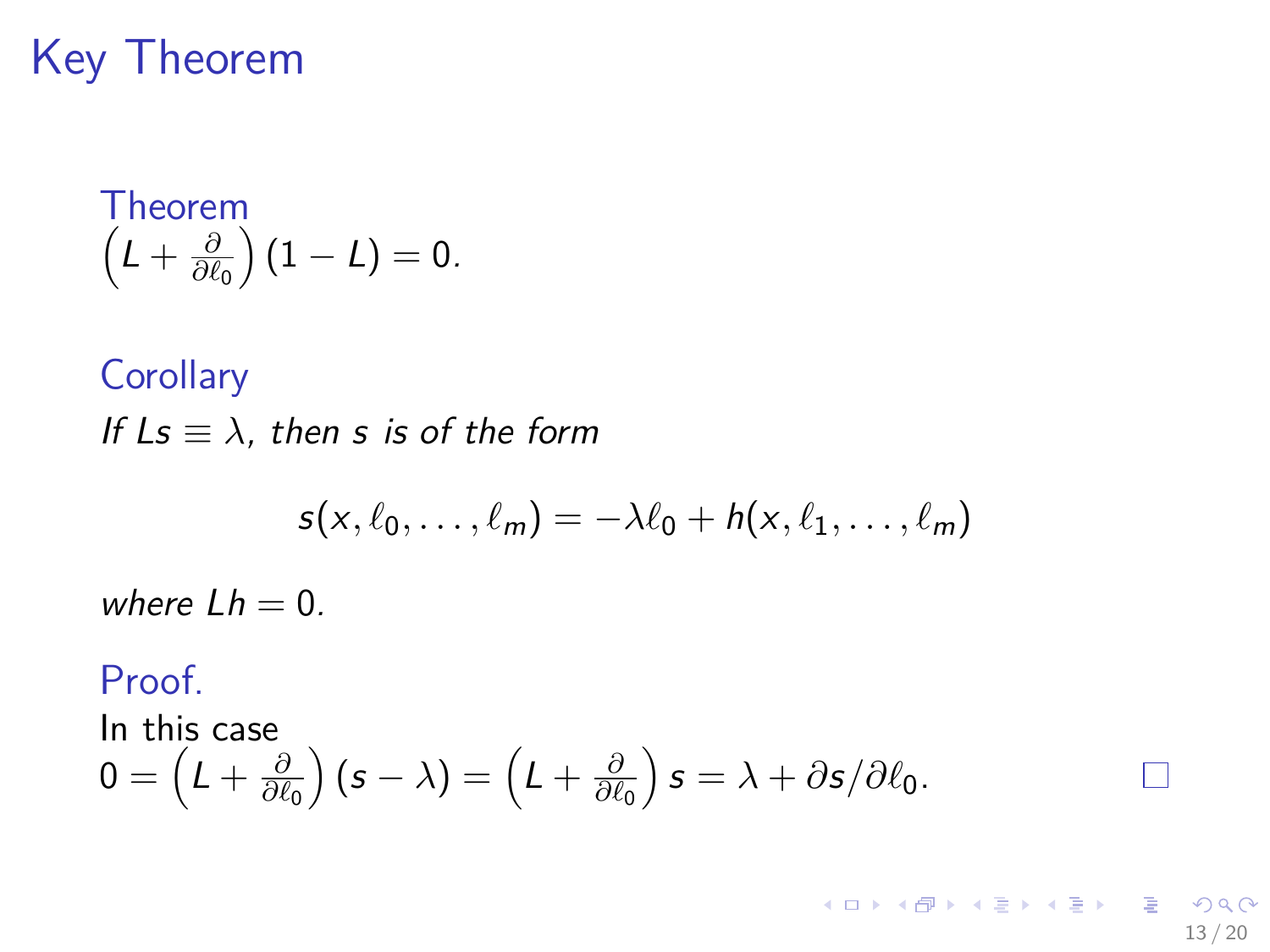## Homogeneous case

From Key Theorem, any solution of  $Ls = 0$  is homogeneous. Confine attention to this case.

Theorem

$$
LS = 0
$$
 iff  $s = (L - 1)f$  for some homogeneous f.

### Proof.

Restricted to act on homogeneous functions,  $L^2 = L$ : so L and  $1 - L$  are complementary projections.

# Corollary (Main result)

A homogeneous weakly proper local scoring rule arises iff

 $s = (L - 1)f$ 

<span id="page-13-0"></span>14 / 20

メロトメ 御 トメ 差 トメ 差 トー 差

for some homogeneous f .

### Theorem In this case s must be of even order.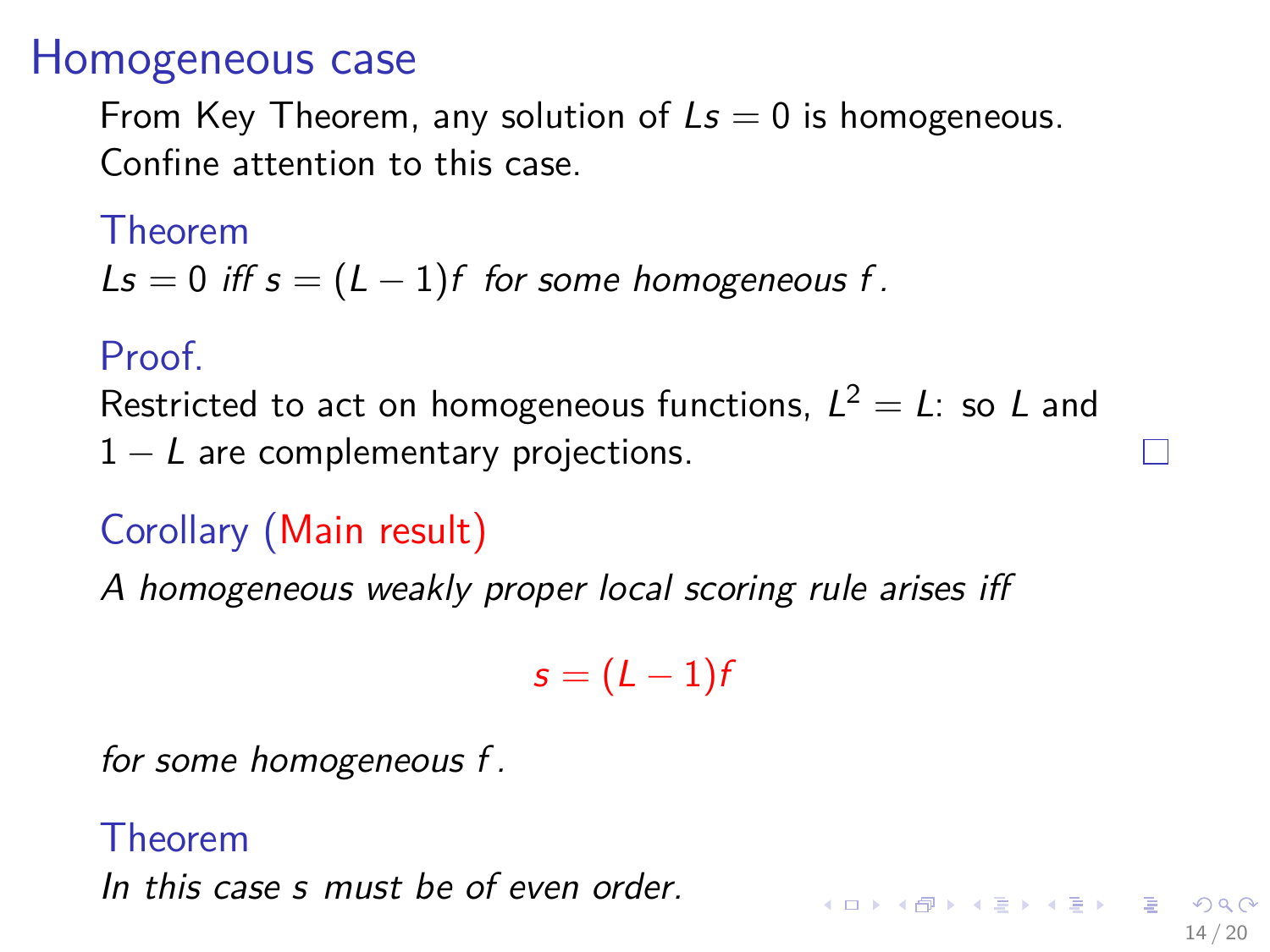**Propriety** 

Write 
$$
\phi = q_0 f
$$
 (homogeneous of degree 1). Then  $s = \Lambda \phi$  with  
\n
$$
\Lambda := (L - 1)q_0^{-1} \times = q_0^{-1} \sum_{k \ge 0} (-1)^{k+1} D^k \partial / \partial \ell_k
$$

Integrating by parts and ignoring boundary terms yields

$$
S_0(P, Q) = -\int dx \sum_k p_k(x) \phi_k(x, \mathbf{q})
$$
  
with  $\mathbf{q} = (q_0, q_1, \ldots) = (q(x), q'(x), \ldots)$ , which gives  

$$
S_0(P, P) = -\int dx \phi(x, \mathbf{p}),
$$

$$
d_0(P, Q) = \int dx \left[ \phi(x, \mathbf{p}) - \{\phi(x, \mathbf{q}) + (\mathbf{p} - \mathbf{q}) \nabla \phi(x, \mathbf{q})\}\right].
$$

So long as  $\phi(x, \mathbf{q})$  is, for each x, a [strictly] convex function of  $\mathbf{q}$ ,  $d_0(P,Q)$  will be [strictly] positive  $(P \neq Q)$ . Metric is given by:

<span id="page-14-0"></span>
$$
g(\theta) = \int dx \sum_{j=1}^{m} \sum_{k=1}^{m} \phi_{jk} \dot{q}_{\theta,j} \dot{q}_{\theta,k}
$$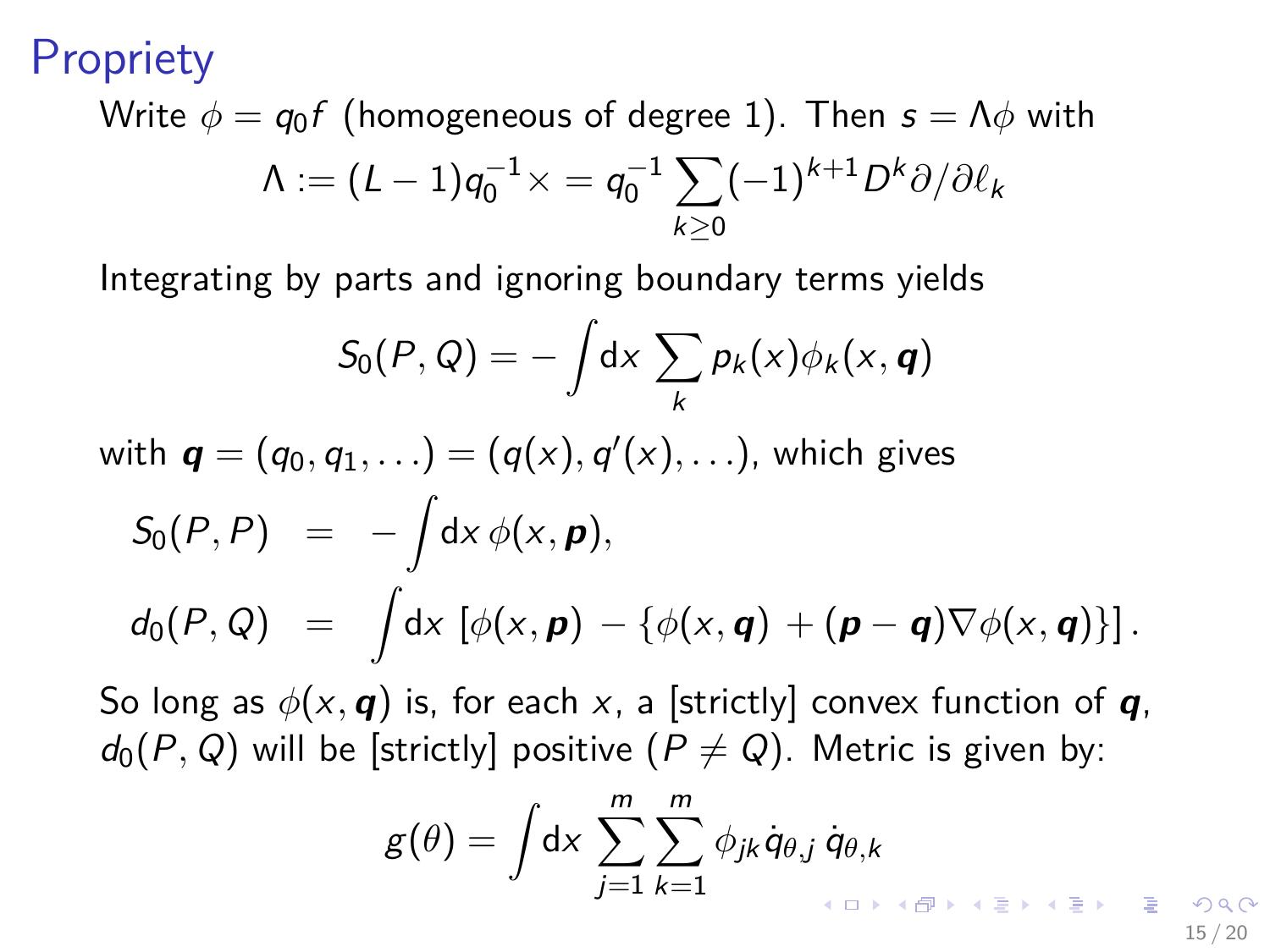# Transformation of the data

Let  $k : \mathcal{X} \to \overline{\mathcal{X}}$  be a (differentiable, invertible) transformation. If X has distribution Q over X with Lebesgue density  $q(\cdot)$ , then the induced distribution  $\overline{Q}$  for  $\overline{X} := f(X)$  has density  $\overline{q}(\overline{\mathsf{x}}) = q(\mathsf{x})/k'(\mathsf{x})$  over  $\overline{\mathcal{X}}$ . We can define operators  $\overline{D}$ ,  $\overline{L}$  for  $\overline{\mathcal{X}}$ exactly as D, L for  $X$ .

### Theorem

L is a scalar operator, i.e., if  $f(x, q)$  transforms as a scalar:  $(\overline{f}(\overline{x}, \overline{\mathbf{q}}) = f(x, \mathbf{q}))$ , then so does Lf  $(\overline{Lf} = Lf)$ .

### **Corollary**

If  $s = (L - 1)f$  defines a scoring rule S over X, and  $\overline{s} = (\overline{L} - 1)\overline{f}$ defines a scoring rule  $\overline{S}$  over  $\overline{\mathcal{X}}$ , then  $S(x, Q) = \overline{S}(\overline{x}, \overline{Q})$  (i.e., the scoring rule determined by scalar f is the same, no matter how the data are expressed).

<span id="page-15-0"></span>Need deeper understanding!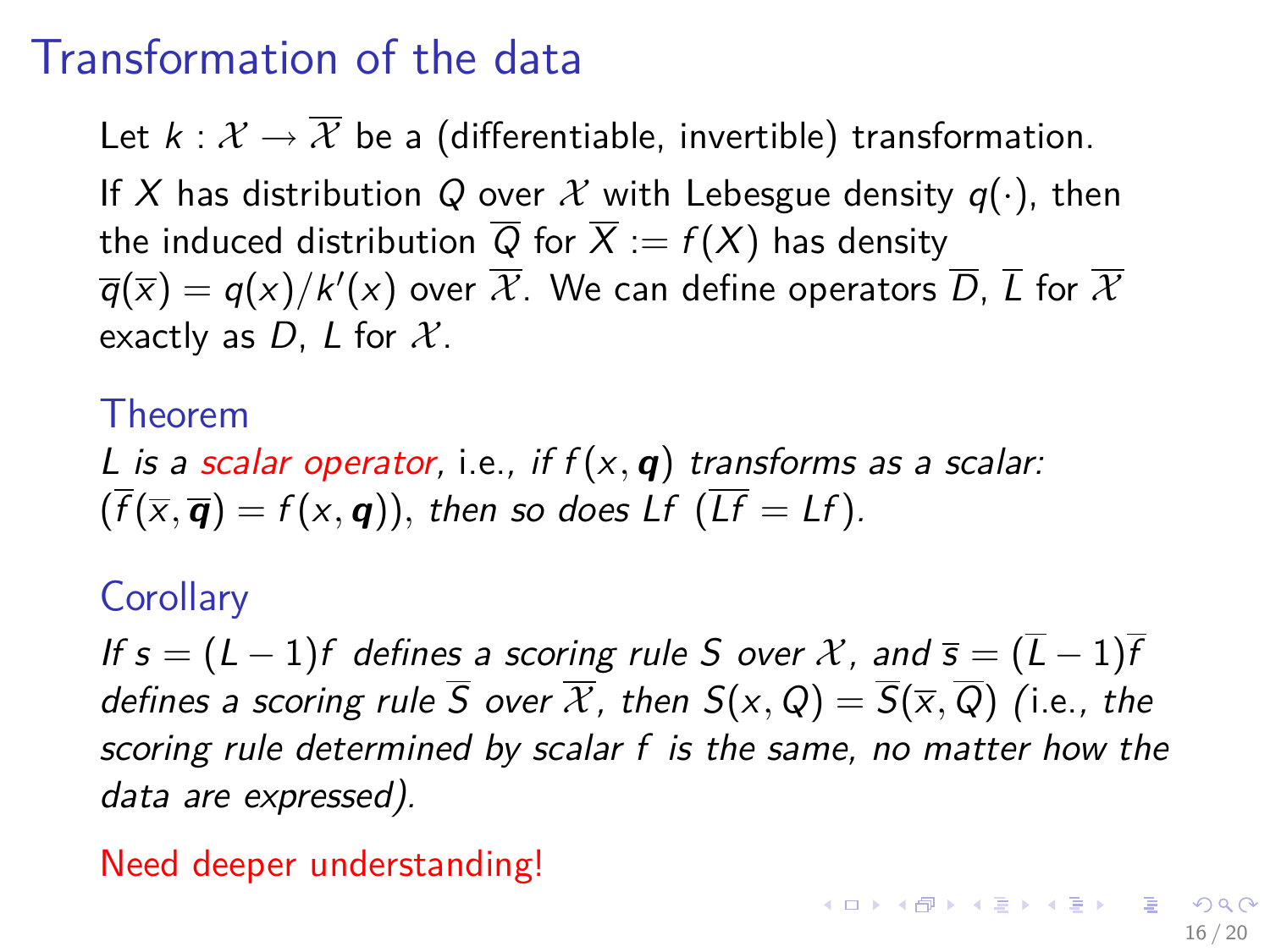## Second order scoring rules

The general proper local scoring rule of order 2 has the form

<span id="page-16-0"></span>
$$
S(x, Q) = \frac{\mathrm{d}}{\mathrm{d}x} \frac{\partial \phi}{\partial q_1} - \frac{\partial \phi}{\partial q_0}
$$

where  $\phi(x, q_0, q_1)$  is 1-homogeneous and convex in  $(q_0, q_1)$ , and evaluations are at  $q_0 = q(x)$ ,  $q_1 = q'(x)$ .

• Entropy: 
$$
H(P) = -\int dx \phi(x, \boldsymbol{p})
$$

• Metric: 
$$
g(\theta) = \int dx \, p_{\theta}(x) (\partial^2 F / \partial u^2) \, u^2
$$

where  $F = F(x, u) = \phi(x, 1, u)$  and evaluations are at  $u = p'_\theta(x)/p_\theta(x)$ .

For  $\phi = \frac{q_1^2}{2q_0}$   $(F = \frac{u^2}{2})$  we recover the Hyvärinen rule.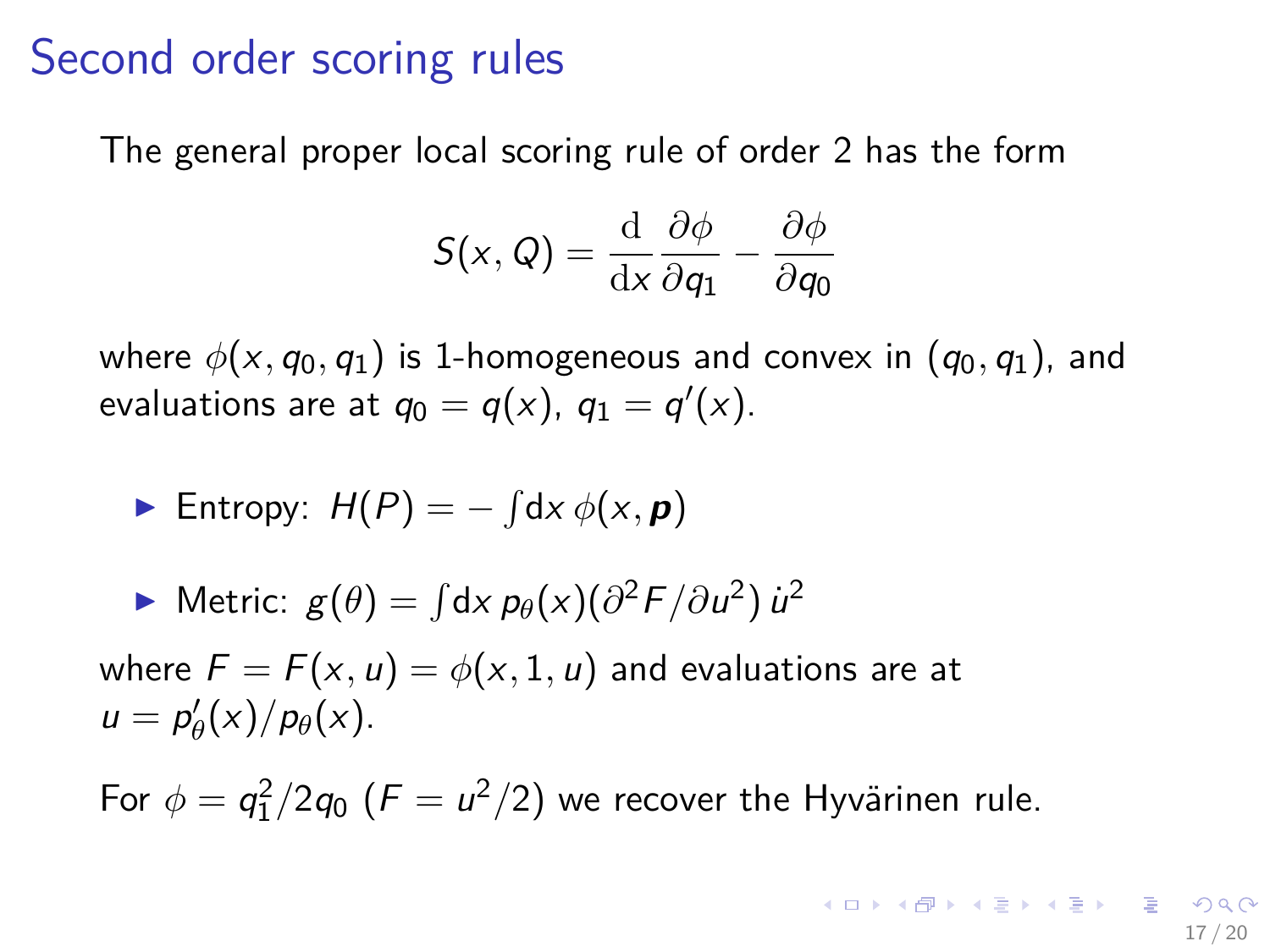### Discrete case

Now let X be a discrete outcome space, A the set of positive real vectors  $\bm{\alpha} = (\alpha_{\mathsf{x}}: \mathsf{x} \in \mathcal{X})$  and  $\mathcal{P} = \{\bm{p} \in \mathcal{A}: \sum_{\mathsf{x}} p_{\mathsf{x}} = 1\}$  the set of strictly positive probability distributions on  $X$ .

If S is a scoring rule, we can extend its domain to  $\mathcal{X} \times \mathcal{A}$  by defining

$$
S(x,\alpha) := S(x,\alpha/\alpha_+) \tag{1}
$$

where  $\alpha_+:=\sum_\mathsf{x}\alpha_\mathsf{x}.$  Then  $\mathsf S$  is 0-homogeneous in  $\bm\alpha.$ 

#### Theorem

0-homogeneous S is proper if and only if it is the gradient of a concave 1-homogeneous function  $H : \mathcal{A} \to \mathbb{R}$ ,

$$
S(x,\alpha)=[\boldsymbol{\nabla} H(\alpha)]_x.
$$

Then  $H(\bm{\alpha}) = \sum_\mathsf{x} \alpha_\mathsf{x} \mathcal{S}(\mathsf{x}, \bm{\alpha})$  (so  $H(\bm{p}) = \mathcal{S}(\bm{p}, \bm{p})$  is the generalised entropy of the distribution **p**). **KORKARYKERKER ORA** 

<span id="page-17-0"></span>18 / 20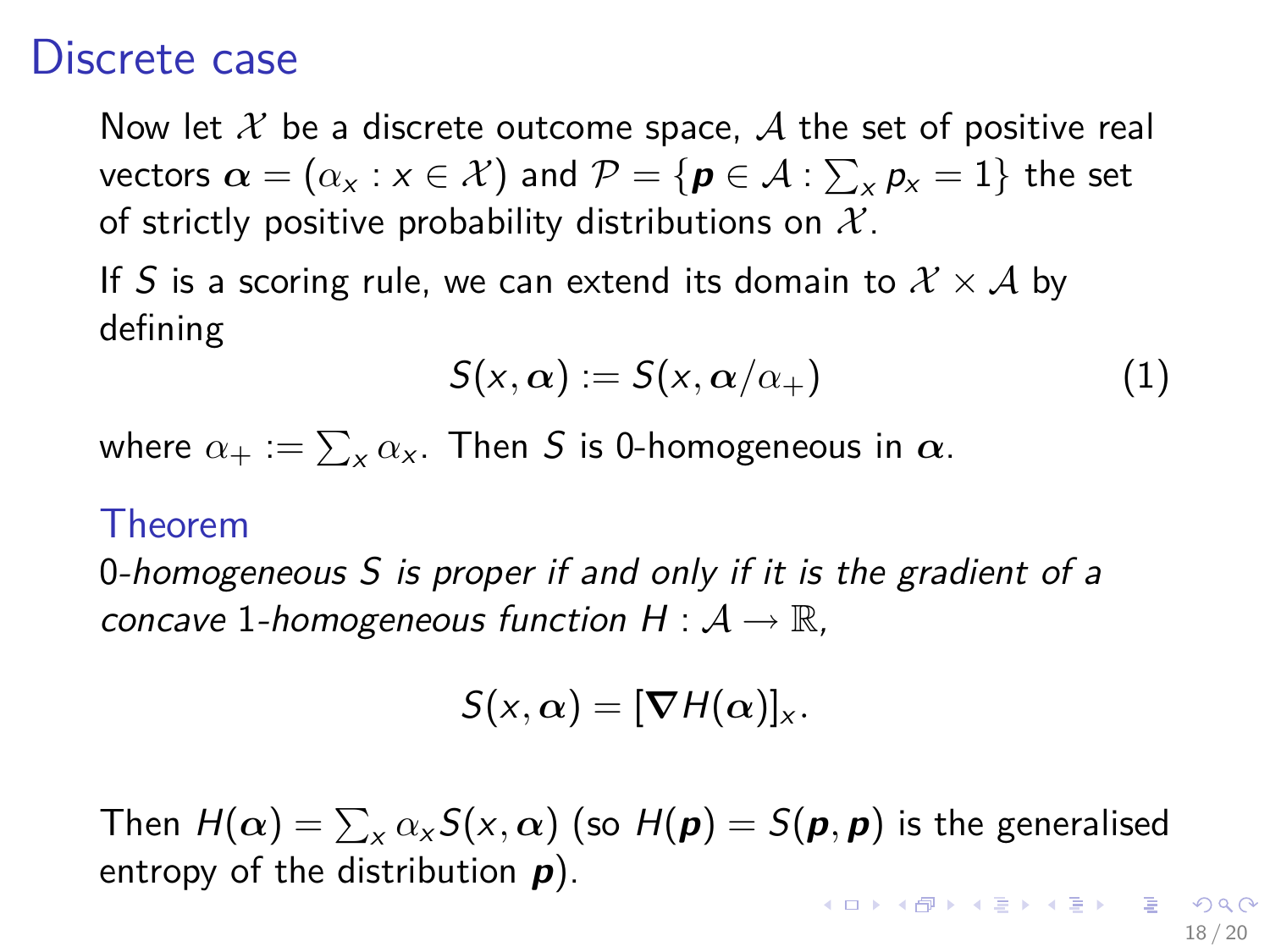## **Locality**

We describe locality in terms of an undirected graph  $\mathcal{G}$ . We write  $x \sim y$  if  $x = y$  or there is an edge between x and y, and require that  $S(x, q)$  depend on **q** only through  $(q_v : y \sim x)$ .

Let C be the set of cliques of G. For  $C \in \mathcal{C}$ , let  $H_C : \mathcal{A} \to \mathbb{R}$  be a 1-homogeneous and concave function depending only on  $\boldsymbol{\alpha}_\mathcal{C} := (\alpha_j : j \in \mathcal{C})$ . This generates a proper scoring rule  $\mathcal{S}_\mathcal{C}(x,\boldsymbol{q})$ , which will depend on **q** only through  $q_C$ , and be non-zero only for  $x \in \mathcal{C}$ . In particular it is local.

Since  $S_C$  is a 0-homogeneous function of  $q_C$ , it can be computed without knowledge of the normalising constant of **q**: at worst, we might need to compute  $\sum_{j\in \mathcal{C}} q_j.$